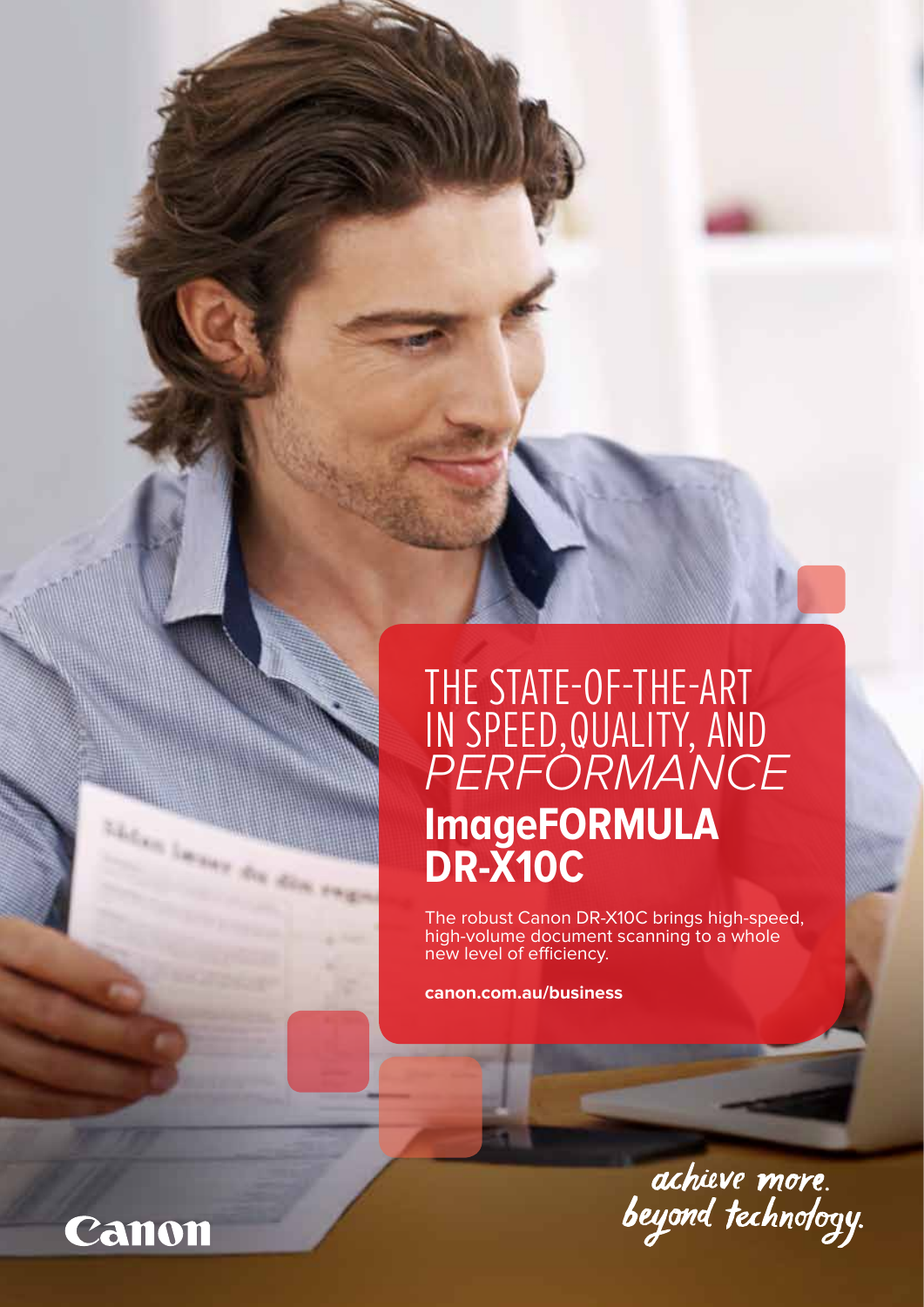### Built tough and fully *equipped* for precision high-volume scanning

Introducing the DR-X10C, Canon's top-of-the-line DR model built for high-speed, high-volume document scanning. This powerful scanner offers enhanced speed, image quality, and reliability to handle the most demanding of processing jobs – quickly, easily, and smoothly. Incorporating state-of-the-art imaging technology with operator-friendly design features in a durable, compact unit, it's the ultimate solution for quality production-level scanning.

- High-speed A3 colour duplex mid-volume production scanner
- 100 ppm / 200 ipm at 200 dpi in colour, grayscale, or black-and-white
- • Dedicated image processing chip for fast image processing
- 5 levels of roller torque control, plus 3 ultrasonic sensors with multi-zoning capability
- The industry's first dust-free scanning system – 3 steps to cleaner, clearer images
- Dedicated sensor for accurate page size detection and skew correction – another industry first
- User-friendly design features, including intuitive control panel with job function
- Robust and durable, with a 60,000 sheet daily duty cycle
- Diverse hardware and software options

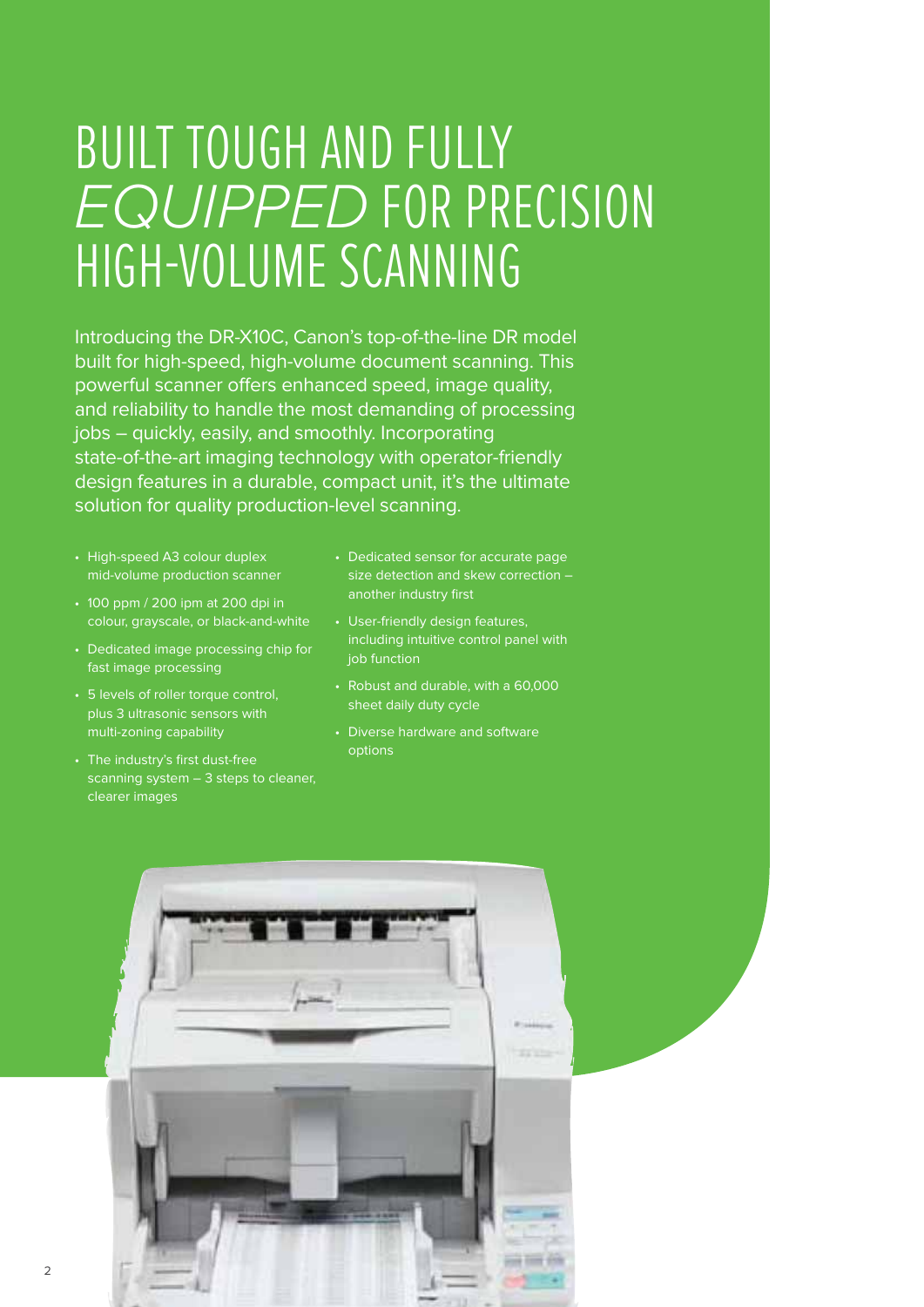# SUPERB CANON IMAGE *Quality* and Speed

The Canon DR-X10C delivers unrivaled image quality and scanning speed, plus diverse output formats such as searchable PDF in resolutions up to 600 dpi. Unique to the DR series is its selectable background – the colour can be switched between white and black to suit particular document types and applications.

#### **Rapid, high quality scanning**

Images can be continuously captured at a rate of 100 pages per minute or 200 images per minute in colour, grayscale, or black-and-white (A4/ LTR, 200 dpi, portrait). Onboard JPEG compression is available for larger files for reduced transfer time to your PC.

#### **Dedicated, onboard image processing chip**

The scanner maintains its high scanning speed even with multiple image processing functions selected thanks to hardware image processing. Functions are processed by the onboard chip rather than the connected PC for minimal speed deterioration.

#### **3-line CMOS image sensor technology**

The scanner employs dual 3-line CMOS contact image sensors for unrivalled document scanning speed, image sharpness, and tonal accuracy. Resulting images are true to the original document – free of unwanted colour staining that affects conventional scanners.

#### **3-step dust prevention method for clean, clear images**

The DR-X10C combats paper dust with a revolutionary 3-step approach that prevents particles from accumulating and adhering on the sensor glass. This dust-free scanning system ensures that images are clear of artifacts while greatly minimizing the need for manual cleaning.

#### **Features**

- Auto Colour Detection
- Auto Page Size Detection
- Deskew
- Skip Blank Page
- Text Orientation Recognition
- Colour Dropout (R/G/B/Custom)
- Moiré Reduction
- • Prevent Bleed Through / Remove Background
- Punch Hole Removal
- MultiStream™

#### **Automatic scanner calibration**

Shade Correction is an automatic scanner calibration process that ensures uniform, consistent image quality and tonality from page to page. Prior to each scan job, the image sensor shifts within the scanner to calibrate itself against a special white shading surface.

#### **Advanced image processing**

The scanner offers a host of image processing functions that optimise the readability of documents and minimise pre- and postprocessing by the operator.



#### **Advanced Text Enhancement II mode**

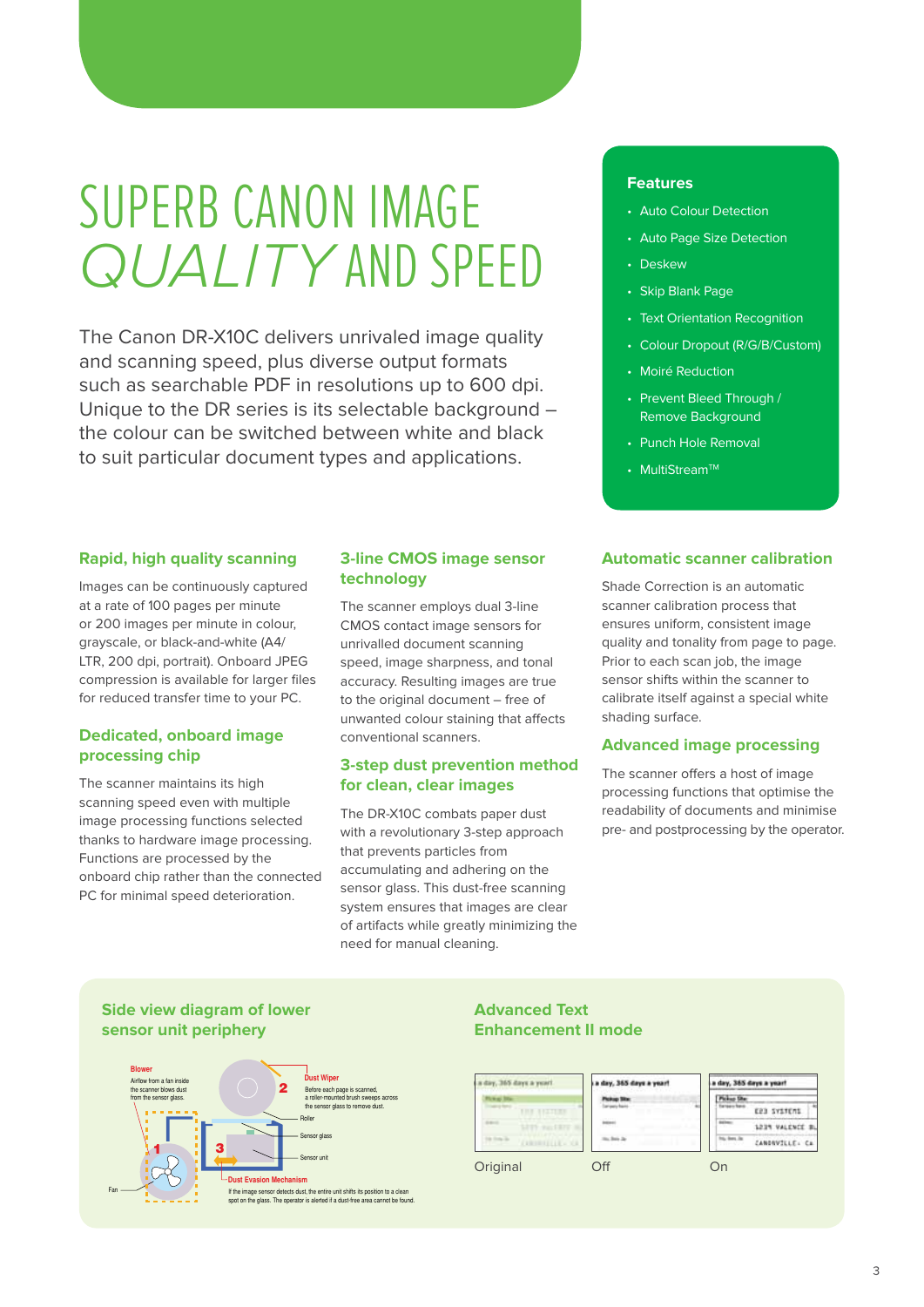# Scanner *Features*

#### **Auto power on/off synchronizing**

The DR-X10C can be synchronized to automatically turn on and off according to the status of the connected PC when connected via USB. Manual power on and off, of course, is available. What's more, the scanner's cover/feed tray automatically opens at power on.

#### **Eject brake**

Scanned documents are neatly stacked in the output tray thanks to an improved braking mechanism that controls the speed of document output, which greatly reduces the need for the operator to gather and align the pages him or herself.

#### **Storage box**

The output tray of the scanner features two built-in pockets in which consumables (such as an ink cartridge for the optional imprinter) and the supplied cleaning cloth can be stored for easy access. The state of the Shown with cleaning cloth



#### **High volume feeder**

The motorized paper feed tray can be set to one of three height positions according to the volume of a typical batch, which helps minimise the wait time before scanning begins. Each position accommodates up to approximately 100, 300, and 500 sheets, respectively.





Highest position Middle position Lowest position



#### **Flexible paper guides**

The paper feed guides can be moved independently and locked into place to accommodate diverse scanning positions. The output guides, too, can be set freely to match.





Edge-aligned Center-aligned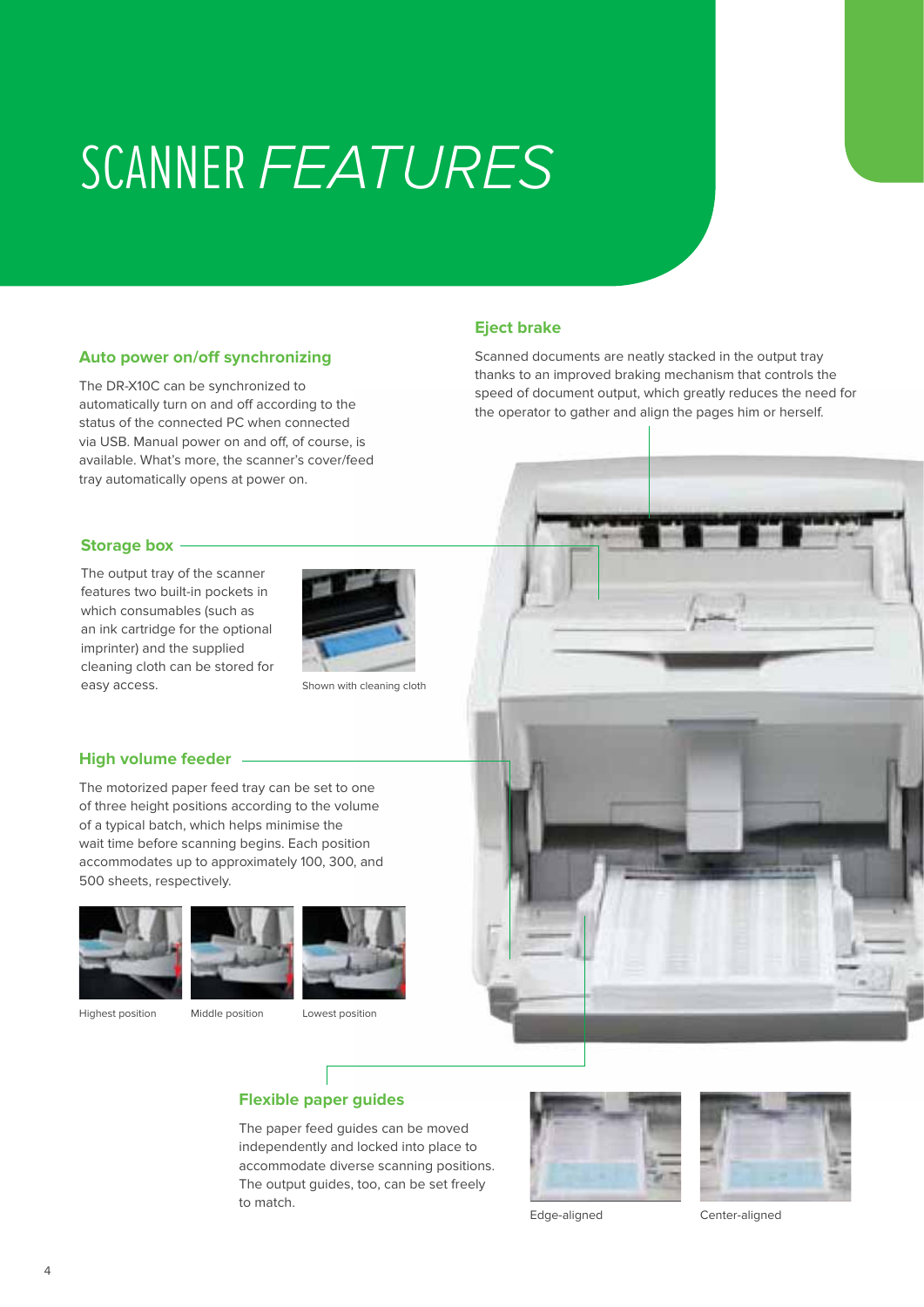#### **Intuitive control panel**

Start and stop scanning, select preregistered scan jobs, check displayed messages, and make select scanner settings using the control panel on the machine.

#### **Job key**

Job functionality enables the operator to select and execute up to 99 preregistered scan jobs directly from the DR-X10C control panel without having to use a scanning application. Jobs – which consist of a set of scan settings, relevant image processing functions, image file format, and save destination – are assigned using the included Job Registration Tool.



#### **Tough, durable construction**

The robust DR-X10C features a solid body and durable roller system to handle the demands of productionlevel scanning. Its daily duty cycle is rated at 60,000 sheets per day.

#### **Compact, ergonomic design**

The DR-X10C is the most compact and lightweight scanner in its class\* and features an ergonomic, streamlined design that adds to operator handling comfort.

\* As of November 2007

#### **Bundled software**



CapturePerfect is Canon's own scanning application that makes it easy to get great scans straight out of the box. Through a user-friendly interface, the software gives you a wide choice of file saving formats and file distribution options such as searchable and encrypted PDF, Scan to Mail, Scan to Presentation, and more.

### Diverse Options

#### **Pre-/Post-Imprinter**

Print up to 32 characters of text on the front of documents, pre- or postimprinter. Two types of imprinter and various ink colours are available to suit

#### **Barcode Module III**

This add-on software module enables the scanner driver to recognize scanned barcodes.

#### **Patch Code Decoder**

This hardware option enables the documents or function sheets.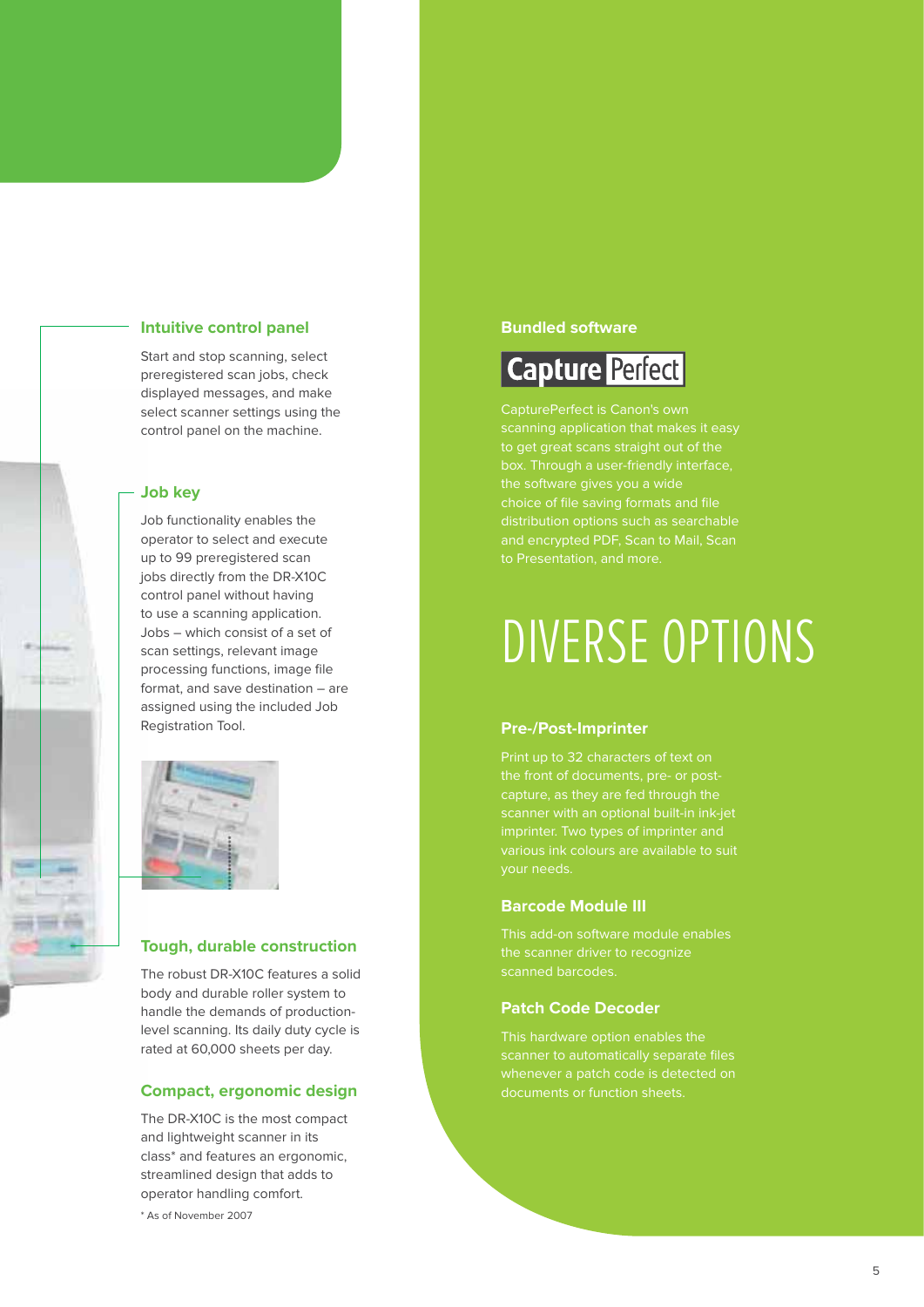# Superior Paper Handling and *Reliability*

The 500-sheet capacity DR-X10C features Canon's renowned high-precision roller system and page separation mechanism for reliable batch scanning in a variety of automatic and manual feeding modes. Multiple functions and built-in sensors ensure efficient, reliable handling and capture, plus strong protection against double feeds.

#### **Smooth feeding of a wide variety of documents**

The DR-X10C delivers smooth, jam-free feeding of a wide variety of documents – including mixed batches and nonstandard documents – from business card size up to A3 (11  $\times$  17 in.)\*. Active Torque Control lets you adjust roller torque to accommodate otherwise difficult-to-feed paper types such as especially thin or thick documents, in five levels of adjustment.

\* Up to A1 (23.4 x 33.1 in) using Folio scanning method and Long Document Mode

#### **All-new Double Feed Retry mechanism**

In the rare event that a double feed occurs, the Double Feed Retry function returns the document pages to the feeder inlet and retries scanning up to three times before pausing document transport, dramatically reducing the need for operator intervention.

#### **3 ultrasonic double feed sensors, with "multi-zoning" capability**

Three ultrasonic sensors provide protection against double feeds by detecting and preventing overlapping pages from being fed into the scanner at the same time. Each sensor can be set to ignore or detect specified areas of a document to accommodate pages with labels or attachments.





#### **Dedicated sensor for document size and angle detection**

While conventional scanners rely on their image sensor to detect a document's size and angle, the DR-X10C is equipped with a dedicated sensor for this purpose to provide exceptional Page Size Detection and Deskew accuracy and processing speed.

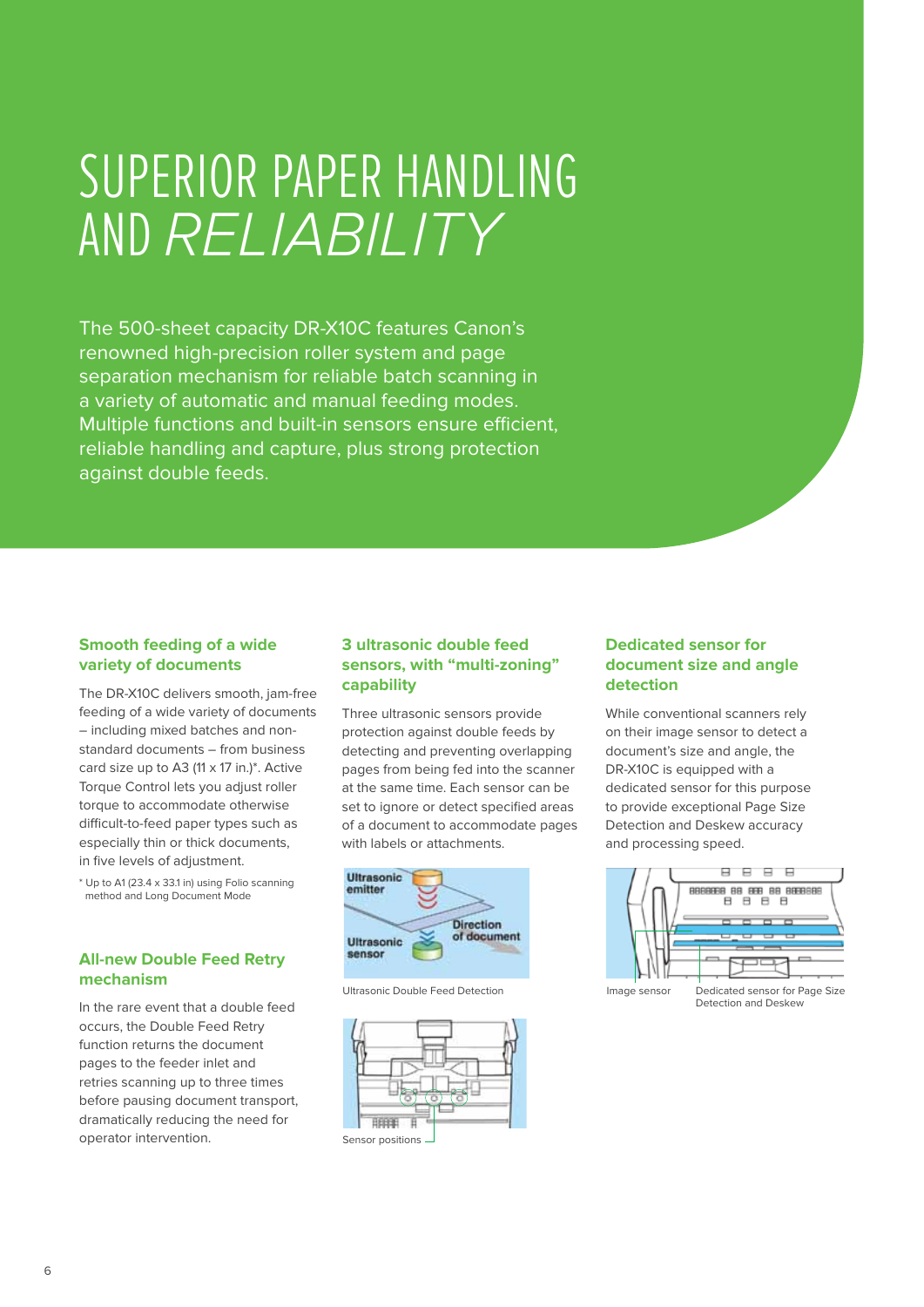### Unmatched reliability and handling ease, beautifully engineered

#### **Staple detection sensors**

Canon's Staple Detection feature automatically halts the scanning process when an unremoved staple is detected. Left undetected, staples could cause errors that compromise the document, cause jams, or damage the device.

#### **Rapid Recovery System**

If scanning is interrupted due to a misfeed, the scanner's Rapid Recovery System ensures that only completed image data is transferred to the application software – the "bad" data is not sent – so the operator can simply correct the error and seamlessly resume scanning.

#### **Verify Scan & Count Only modes**

Verify Scan mode allows operators to confirm that all the pages in a batch are scanned by comparing a document hard count with the number of scanned pages. Count Only mode doesn't scan the documents and performs just a hard count of pages.